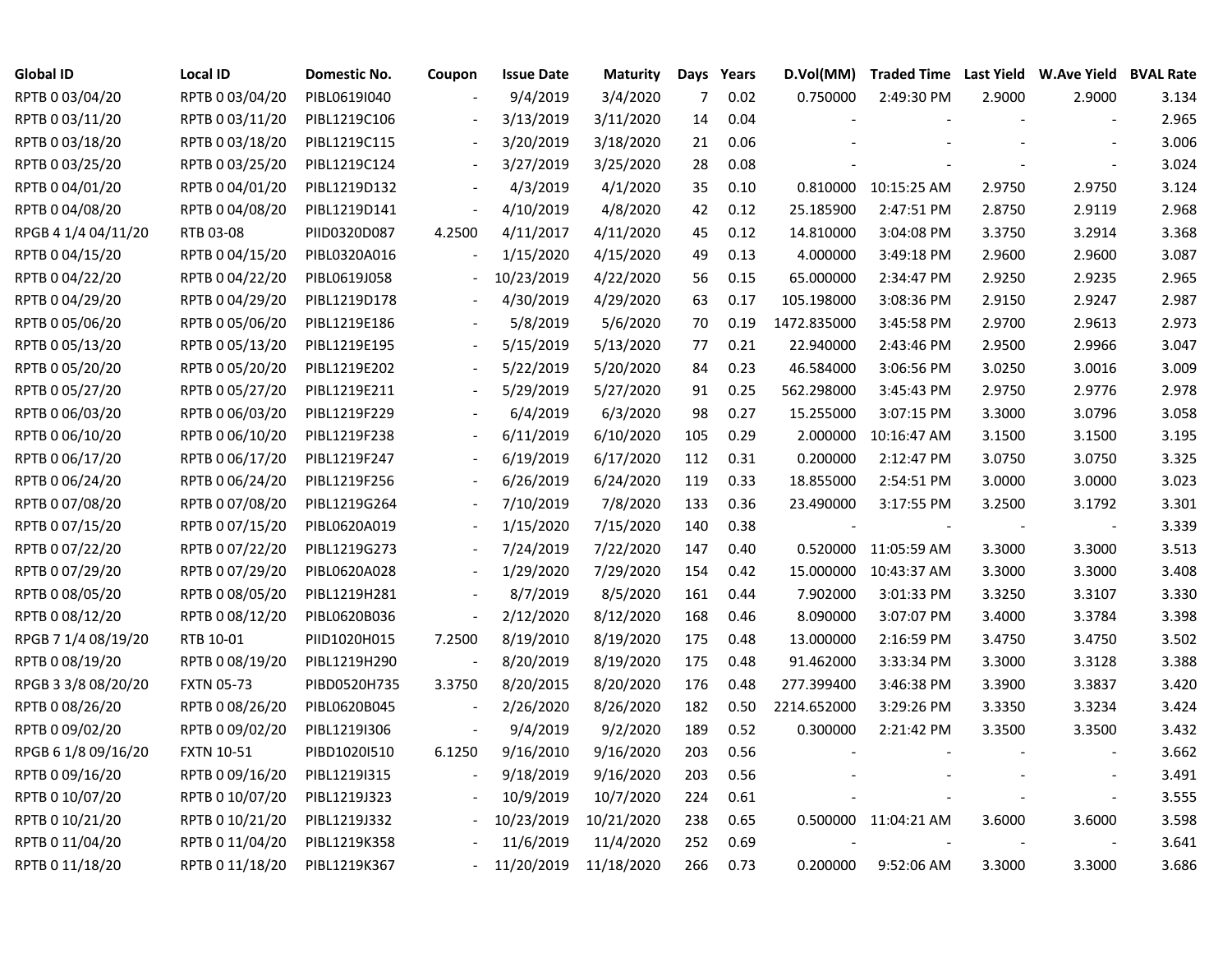| <b>Global ID</b>     | Local ID          | Domestic No. | Coupon                   | <b>Issue Date</b> | <b>Maturity</b>  | Days | Years | D.Vol(MM)   | Traded Time Last Yield W.Ave Yield BVAL Rate |        |                          |       |
|----------------------|-------------------|--------------|--------------------------|-------------------|------------------|------|-------|-------------|----------------------------------------------|--------|--------------------------|-------|
| RPTB 0 12/02/20      | RPTB 0 12/02/20   | PIBL1219L375 |                          | 12/4/2019         | 12/2/2020        | 280  | 0.77  |             |                                              |        |                          | 3.718 |
| RPGB 5 7/8 12/16/20  | <b>FXTN 10-52</b> | PIBD1020L525 | 5.8750                   | 12/16/2010        | 12/16/2020       | 294  | 0.81  | 31.500000   | 2:18:39 PM                                   | 3.8500 | 3.8536                   | 3.792 |
| RPTB 0 01/06/21      | RPTB 0 01/06/21   | PIBL1220A017 |                          | 1/8/2020          | 1/6/2021         | 315  | 0.86  |             | 1.100000 11:44:02 AM                         | 3.5250 | 3.5250                   | 3.833 |
| RPTB 0 01/13/21      | RPTB 0 01/13/21   | PIBL1220A026 | $\overline{\phantom{a}}$ | 1/15/2020         | 1/13/2021        | 322  | 0.88  |             |                                              |        | $\overline{\phantom{a}}$ | 3.819 |
| RPTB 0 01/20/21      | RPTB 0 01/20/21   | PIBL1220A035 | $\overline{\phantom{a}}$ | 1/22/2020         | 1/20/2021        | 329  | 0.90  |             |                                              |        | $\overline{\phantom{a}}$ | 3.813 |
| RPGB 4 1/4 01/25/21  | <b>FXTN 03-23</b> | PIBD0321A236 | 4.2500                   | 1/25/2018         | 1/25/2021        | 334  | 0.91  | 2.250000    | 3:53:54 PM                                   | 3.8500 | 3.8356                   | 3.874 |
| RPTB 0 01/27/21      | RPTB 0 01/27/21   | PIBL1220A044 | $\overline{\phantom{a}}$ | 1/29/2020         | 1/27/2021        | 336  | 0.92  | 377.261000  | 3:32:01 PM                                   | 3.7350 | 3.7345                   | 3.777 |
| RPTB 0 02/03/21      | RPTB 0 02/03/21   | PIBL1220B052 |                          | 2/5/2020          | 2/3/2021         | 343  | 0.94  | 18.380000   | 2:46:26 PM                                   | 3.7750 | 3.7932                   | 3.820 |
| RPTB 0 02/10/21      | RPTB 0 02/10/21   | PIBL1220B061 | $\overline{\phantom{a}}$ | 2/12/2020         | 2/10/2021        | 350  | 0.96  | 32.510000   | 2:45:29 PM                                   | 3.7500 | 3.7624                   | 3.865 |
| RPTB 0 02/17/21      | RPTB 0 02/17/21   | PIBL1220B070 | $\blacksquare$           | 2/19/2020         | 2/17/2021        | 357  | 0.98  | 60.531000   | 2:57:36 PM                                   | 3.7500 | 3.7501                   | 3.815 |
| RPTB 0 02/24/21      | RPTB 0 02/24/21   | PIBL1220B089 | $\overline{\phantom{a}}$ | 2/26/2020         | 2/24/2021        | 364  | 1.00  | 1189.042000 | 3:48:17 PM                                   | 3.7500 | 3.7625                   | 3.843 |
| RPGB 7 3/8 03/03/21  | RTB 10-02         | PIID1021C027 | 7.3750                   | 3/3/2011          | 3/3/2021         | 371  | 1.02  | 55.070000   | 2:43:28 PM                                   | 3.8725 | 3.8725                   | 3.855 |
| RPGB 3 1/2 03/20/21  | <b>FXTN 07-57</b> | PIBD0721C574 | 3.5000                   | 3/20/2014         | 3/20/2021        | 388  | 1.06  | 21.647500   | 3:41:59 PM                                   | 3.9750 | 3.8700                   | 3.881 |
| RPGB 6 1/2 04/28/21  | <b>FXTN 10-53</b> | PIBD1021D531 | 6.5000                   | 4/28/2011         | 4/28/2021        | 427  | 1.17  |             |                                              |        | $\overline{\phantom{a}}$ | 3.845 |
| RPGB 4 7/8 06/13/21  | RTB 03-09         | PIID0321F092 | 4.8750                   | 6/13/2018         | 6/13/2021        | 473  | 1.30  | 1110.020000 | 3:39:51 PM                                   | 3.8300 | 3.8352                   | 3.848 |
| RPGB 5 3/4 10/20/21  | RTB 10-03         | PIID1021J039 | 5.7500                   | 10/20/2011        | 10/20/2021       | 602  | 1.65  | 34.800000   | 3:28:14 PM                                   | 3.9250 | 3.9067                   | 3.867 |
| RPGB 5 3/4 11/24/21  | <b>FXTN 10-55</b> | PIBD1021K551 | 5.7500                   | 11/24/2011        | 11/24/2021       | 637  | 1.74  | 1.000000    | 2:04:34 PM                                   | 3.9500 | 3.9500                   | 3.882 |
| RPGB 6 3/8 01/19/22  | <b>FXTN 10-54</b> | PIBD1022G545 | 6.3750                   | 7/19/2011         | 1/19/2022        | 693  | 1.90  | 148.664201  | 3:34:29 PM                                   | 3.9600 | 3.9600                   | 3.963 |
| RPGB 4 01/26/22      | <b>FXTN 05-74</b> | PIBD0522A747 | 4.0000                   | 1/26/2017         | 1/26/2022        | 700  | 1.92  | 6.800000    | 3:57:27 PM                                   | 3.9400 | 3.9400                   | 3.943 |
| RPGB 15 03/14/22     | <b>FXTN 20-02</b> | PIBD2022C021 | 15.0000                  | 3/14/2002         | 3/14/2022        | 747  | 2.05  | 2.000000    | 2:05:30 PM                                   | 4.0000 | 3.9838                   | 3.928 |
| RPGB 4 3/4 07/04/22  | <b>FXTN 03-24</b> | PIBD0322G247 | 4.7500                   | 7/4/2019          | 7/4/2022         | 859  | 2.35  | 200.000000  | 10:12:14 AM                                  | 3.9600 | 3.9700                   | 3.974 |
| RPGB 4 7/8 08/02/22  | <b>FXTN 10-56</b> | PIBD1022H562 | 4.8750                   | 8/2/2012          | 8/2/2022         | 888  | 2.43  |             |                                              |        | $\sim$                   | 3.970 |
| RPGB 4 3/4 09/13/22  | <b>FXTN 10-57</b> | PIBD1022I570 | 4.7500                   | 9/13/2012         | 9/13/2022        | 930  | 2.55  |             |                                              |        | $\sim$                   | 4.095 |
| RPGB 12 3/4 10/17/22 | <b>FXTN 20-03</b> | PIBD2022J033 | 12.7500                  | 10/17/2002        | 10/17/2022       | 964  | 2.64  |             |                                              |        | $\sim$                   | 3.994 |
| RPGB 4 5/8 12/04/22  | RTB 05-11         | PIID0522L114 | 4.6250                   | 12/4/2017         | 12/4/2022 1,012  |      | 2.77  | 875.400000  | 3:50:49 PM                                   | 3.9900 | 3.9956                   | 3.994 |
| RPGB 4 12/06/22      | <b>FXTN 10-58</b> | PIBD1022L585 | 4.0000                   | 12/6/2012         | 12/6/2022 1,014  |      | 2.78  |             |                                              |        | $\blacksquare$           | 4.009 |
| RPGB 4 3/8 02/11/23  | RTB 03-10         | PIID0323B101 | 4.3750                   | 2/11/2020         | 2/11/2023 1,081  |      | 2.96  | 6482.875000 | 3:42:20 PM                                   | 3.9850 | 3.9861                   | 3.988 |
| RPGB 13 02/20/23     | <b>FXTN 20-04</b> | PIBD2023B048 | 13.0000                  | 2/20/2003         | 2/20/2023 1,090  |      | 2.98  |             |                                              |        | $\overline{\phantom{a}}$ | 4.032 |
| RPGB 5 1/2 03/08/23  | <b>FXTN 05-75</b> | PIBD0523C752 | 5.5000                   | 3/8/2018          | 3/8/2023 1,106   |      | 3.03  | 2.200000    | 2:55:05 PM                                   | 4.0400 | 4.0400                   | 4.050 |
| RPGB 3 1/2 04/21/23  | <b>FXTN 07-58</b> | PIBD0723D588 | 3.5000                   | 4/21/2016         | 4/21/2023 1,150  |      | 3.15  | 57.000000   | 3:57:44 PM                                   | 4.0550 | 4.0728                   | 4.050 |
| RPGB 11 7/8 05/29/23 | <b>FXTN 20-05</b> | PIBD2023E054 | 11.8750                  | 5/29/2003         | 5/29/2023 1,188  |      | 3.25  |             |                                              |        | $\blacksquare$           | 4.053 |
| RPGB 3 1/4 08/15/23  | RTB 10-04         | PIID1023H046 | 3.2500                   | 8/15/2013         | 8/15/2023 1,266  |      | 3.47  | 2.297000    | 2:35:00 PM                                   | 4.1500 | 4.1265                   | 4.132 |
| RPGB 11 3/8 10/23/23 | <b>FXTN 20-06</b> | PIBD2023J068 | 11.3750                  | 10/23/2003        | 10/23/2023 1,335 |      | 3.66  |             |                                              |        | $\blacksquare$           | 4.084 |
| RPGB 6 1/4 03/12/24  | RTB 05-12         | PIID0524C129 | 6.2500                   | 3/12/2019         | 3/12/2024 1,476  |      | 4.04  | 4430.380000 | 3:59:55 PM                                   | 4.0450 | 4.0463                   | 4.047 |
| RPGB 4 1/2 04/20/24  | <b>FXTN 07-59</b> | PIBD0724D595 | 4.5000                   | 4/20/2017         | 4/20/2024 1,515  |      | 4.15  | 4.500000    | 3:52:16 PM                                   | 4.1250 | 4.1172                   | 4.126 |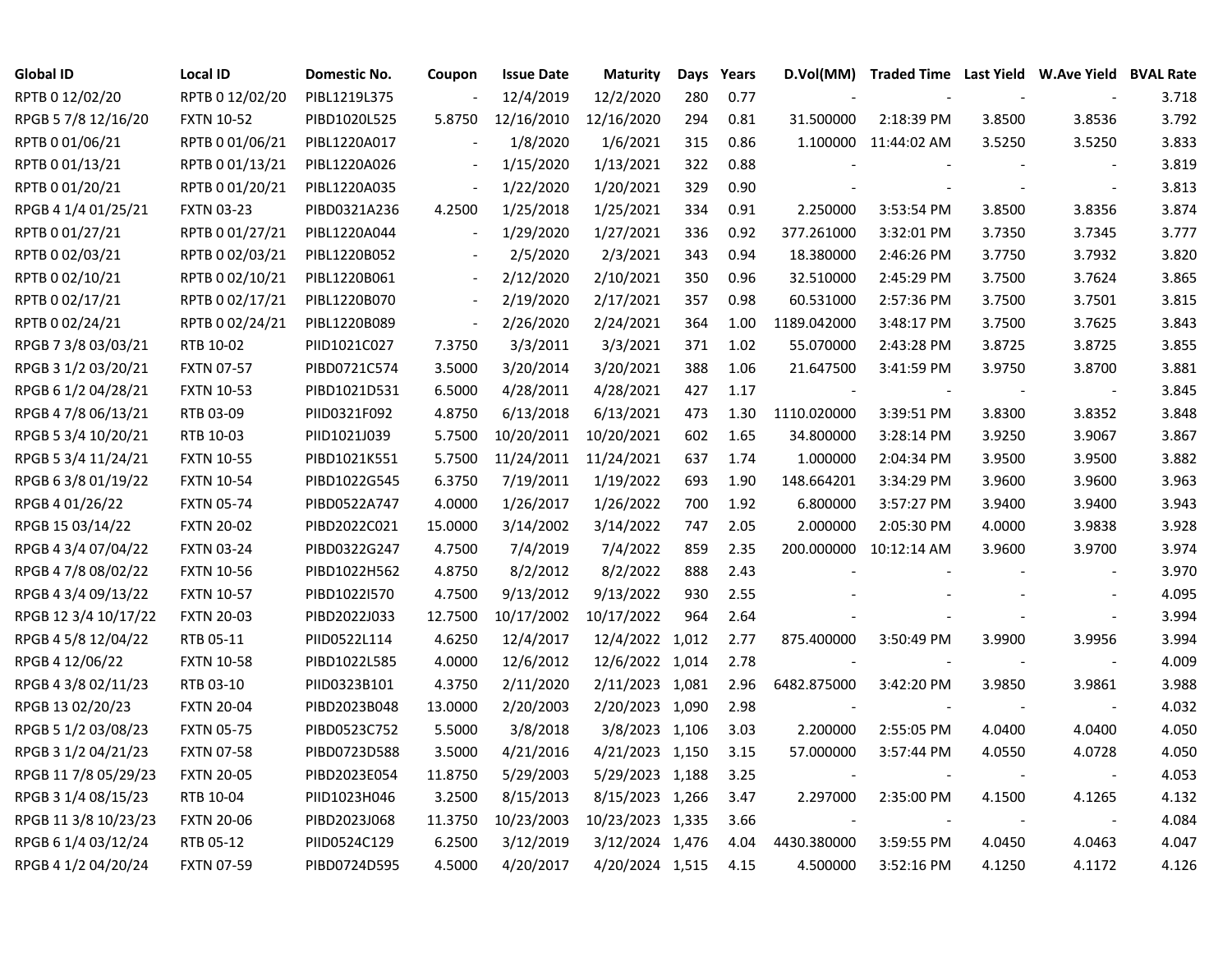| <b>Global ID</b>     | <b>Local ID</b>   | Domestic No. | Coupon  | <b>Issue Date</b> | <b>Maturity</b>        | Days Years | D.Vol(MM)   |                          |                          | Traded Time Last Yield W.Ave Yield BVAL Rate |       |
|----------------------|-------------------|--------------|---------|-------------------|------------------------|------------|-------------|--------------------------|--------------------------|----------------------------------------------|-------|
| RPGB 12 3/8 06/03/24 | <b>FXTN 20-07</b> | PIBD2024F075 | 12.3750 | 6/3/2004          | 6/3/2024 1,559         | 4.27       | 0.600000    | 2:08:49 PM               | 4.1250                   | 4.1250                                       | 4.126 |
| RPGB 12 7/8 08/05/24 | <b>FXTN 20-08</b> | PIBD2024H086 | 12.8750 | 8/5/2004          | 8/5/2024 1,622         | 4.44       |             |                          |                          |                                              | 4.136 |
| RPGB 4 1/8 08/20/24  | <b>FXTN 10-59</b> | PIBD1024H595 | 4.1250  | 8/20/2014         | 8/20/2024 1,637        | 4.48       | 0.300000    | 9:58:46 AM               | 4.1500                   | 4.1500                                       | 4.212 |
| RPGB 4 1/4 10/17/24  | <b>FXTN 05-76</b> | PIBD0524J762 | 4.2500  | 10/17/2019        | 10/17/2024 1,695       | 4.64       | 60.800000   | 2:46:25 PM               | 4.1500                   | 4.0999                                       | 4.095 |
| RPGB 13 3/4 11/11/24 | <b>FXTN 20-09</b> | PIBD2024K091 | 13.7500 | 11/11/2004        | 11/11/2024 1,720       | 4.71       |             |                          |                          |                                              | 4.151 |
| RPGB 5 3/4 04/12/25  | <b>FXTN 07-61</b> | PIBD0725D618 | 5.7500  | 4/12/2018         | 4/12/2025 1,872        | 5.13       | 1559.800000 | 3:55:36 PM               | 4.1250                   | 4.1276                                       | 4.134 |
| RPGB 12 1/8 04/14/25 | <b>FXTN 20-10</b> | PIBD2025D103 | 12.1250 | 4/14/2005         | 4/14/2025 1,874        | 5.13       |             |                          |                          |                                              | 4.175 |
| RPGB 3 5/8 09/09/25  | <b>FXTN 10-60</b> | PIBD1025I608 | 3.6250  | 9/9/2015          | 9/9/2025 2,022         | 5.54       | 612.898973  | 2:46:21 PM               | 4.2800                   | 4.2018                                       | 4.221 |
| RPGB 12 1/8 10/20/25 | <b>FXTN 20-11</b> | PIBD2025J116 | 12.1250 | 10/20/2005        | 10/20/2025 2,063       | 5.65       |             |                          |                          |                                              | 4.200 |
| RPGB 18 1/4 11/29/25 | <b>FXTN 25-01</b> | PIBD2525K015 | 18.2500 | 11/29/2000        | 11/29/2025 2,103       | 5.76       |             |                          |                          |                                              | 4.206 |
| RPGB 10 1/4 01/19/26 | <b>FXTN 20-12</b> | PIBD2026A122 | 10.2500 | 1/19/2006         | 1/19/2026 2,154        | 5.90       |             |                          |                          |                                              | 4.213 |
| RPGB 6 1/4 02/14/26  | <b>FXTN 07-62</b> | PIBD0726B627 | 6.2500  | 2/14/2019         | 2/14/2026 2,180        | 5.97       | 2887.300000 | 2:26:29 PM               | 4.1900                   | 4.1698                                       | 4.176 |
| RPGB 3 1/2 09/20/26  | RTB 10-05         | PIID1026I057 | 3.5000  | 9/20/2016         | 9/20/2026 2,398        | 6.57       | 37.500000   | 3:49:49 PM               | 4.2700                   | 4.2968                                       | 4.320 |
| RPGB 6 1/4 10/20/26  | RTB 15-01         | PIID1526J019 | 6.2500  | 10/20/2011        | 10/20/2026 2,428       | 6.65       |             |                          |                          |                                              | 4.244 |
| RPGB 8 12/07/26      | <b>FXTN 20-13</b> | PIBD2026L139 | 8.0000  | 12/7/2006         | 12/7/2026 2,476        | 6.78       |             |                          |                          |                                              | 4.250 |
| RPGB 5 3/8 03/01/27  | RTB 15-02         | PIID1527C023 | 5.3750  | 3/1/2012          | 3/1/2027 2,560         | 7.01       |             |                          |                          |                                              | 4.295 |
| RPGB 4 3/4 05/04/27  | <b>FXTN 10-61</b> | PIBD1027E617 | 4.7500  | 5/4/2017          | 5/4/2027 2,624         | 7.18       |             |                          |                          |                                              | 4.283 |
| RPGB 8 5/8 09/06/27  | <b>FXTN 20-14</b> | PIBD2027I140 | 8.6250  | 9/6/2007          | 9/6/2027 2,749         | 7.53       |             |                          |                          |                                              | 4.277 |
| RPGB 6 1/4 03/22/28  | <b>FXTN 10-63</b> | PIBD1028C635 | 6.2500  | 3/22/2018         | 3/22/2028 2,947        | 8.07       |             | 12.110000 11:42:56 AM    | 4.3850                   | 4.3850                                       | 4.331 |
| RPGB 9 1/2 12/04/28  | <b>FXTN 20-15</b> | PIBD2028L151 | 9.5000  | 12/4/2008         | 12/4/2028 3,204        | 8.77       |             |                          |                          | $\blacksquare$                               | 4.317 |
| RPGB 6 7/8 01/10/29  | <b>FXTN 10-64</b> | PIBD1029A644 | 6.8750  | 1/10/2019         | 1/10/2029 3,241        | 8.87       | 4660.015000 | 3:59:15 PM               | 4.2900                   | 4.2580                                       | 4.290 |
| RPGB 8 3/4 05/27/30  | <b>FXTN 20-16</b> | PIBD2030E166 | 8.7500  | 5/27/2010         | 5/27/2030 3,743 10.25  |            |             |                          |                          |                                              | 4.392 |
| RPGB 12 1/2 07/28/30 | <b>FXTN 25-02</b> | PIBD2530G029 | 12.5000 | 7/28/2005         | 7/28/2030 3,805 10.42  |            |             |                          |                          |                                              | 4.336 |
| RPGB 11 1/4 01/26/31 | <b>FXTN 25-03</b> | PIBD2531A032 | 11.2500 | 1/26/2006         | 1/26/2031 3,987 10.92  |            |             |                          |                          | $\blacksquare$                               | 4.342 |
| RPGB 8 07/19/31      | <b>FXTN 20-17</b> | PIBD2031G171 | 8.0000  | 7/19/2011         | 7/19/2031 4,161 11.39  |            | 213.820000  | 3:59:25 PM               | 4.3500                   | 4.3030                                       | 4.303 |
| RPGB 9 3/8 10/05/31  | <b>FXTN 25-04</b> | PIBD2531J042 | 9.3750  | 10/5/2006         | 10/5/2031 4,239 11.61  |            |             |                          |                          |                                              | 4.366 |
| RPGB 5 7/8 02/02/32  | <b>FXTN 20-18</b> | PIBD2032B183 | 5.8750  | 2/2/2012          | 2/2/2032 4,359 11.93   |            |             |                          |                          | $\sim$                                       | 4.379 |
| RPGB 5 7/8 03/01/32  | RTB 20-01         | PIID2032C014 | 5.8750  | 3/1/2012          | 3/1/2032 4,387 12.01   |            | 7.675000    | 3:35:31 PM               | 4.5500                   | 4.5370                                       | 4.474 |
| RPGB 5 3/4 09/27/32  | <b>FXTN 20-19</b> | PIBD2032I195 | 5.7500  | 9/27/2012         | 9/27/2032 4,597 12.59  |            |             |                          |                          |                                              | 4.420 |
| RPGB 8 1/2 11/29/32  | <b>FXTN 25-05</b> | PIBD2532K057 | 8.5000  | 11/29/2007        | 11/29/2032 4,660 12.76 |            |             |                          |                          |                                              | 4.431 |
| RPGB 3 5/8 03/21/33  | <b>FXTN 20-20</b> | PIBD2033C206 | 3.6250  | 3/21/2013         | 3/21/2033 4,772 13.07  |            | 15.500000   | 2:17:16 PM               | 4.6500                   | 4.5577                                       | 4.529 |
| RPGB 9 1/4 11/05/34  | <b>FXTN 25-06</b> | PIBD2534K062 | 9.2500  | 11/5/2009         | 11/5/2034 5,366 14.69  |            |             |                          |                          | $\overline{\phantom{a}}$                     | 4.576 |
| RPGB 8 09/30/35      | <b>FXTN 25-07</b> | PIBD2535I071 | 8.0000  | 9/30/2010         | 9/30/2035 5,695 15.59  |            |             |                          |                          | $\overline{\phantom{a}}$                     | 4.642 |
| RPGB 8 1/8 12/16/35  | <b>FXTN 25-08</b> | PIBD2535L086 | 8.1250  | 12/16/2010        | 12/16/2035 5,772 15.80 |            |             | 20.500000 11:37:18 AM    | 4.7250                   | 4.7009                                       | 4.662 |
| RPGB 7 5/8 09/29/36  | <b>FXTN 25-09</b> | PIBD2536I097 | 7.6250  | 9/29/2011         | 9/29/2036 6,060 16.59  |            | $\sim$      | $\overline{\phantom{a}}$ | $\overline{\phantom{a}}$ |                                              | 4.707 |